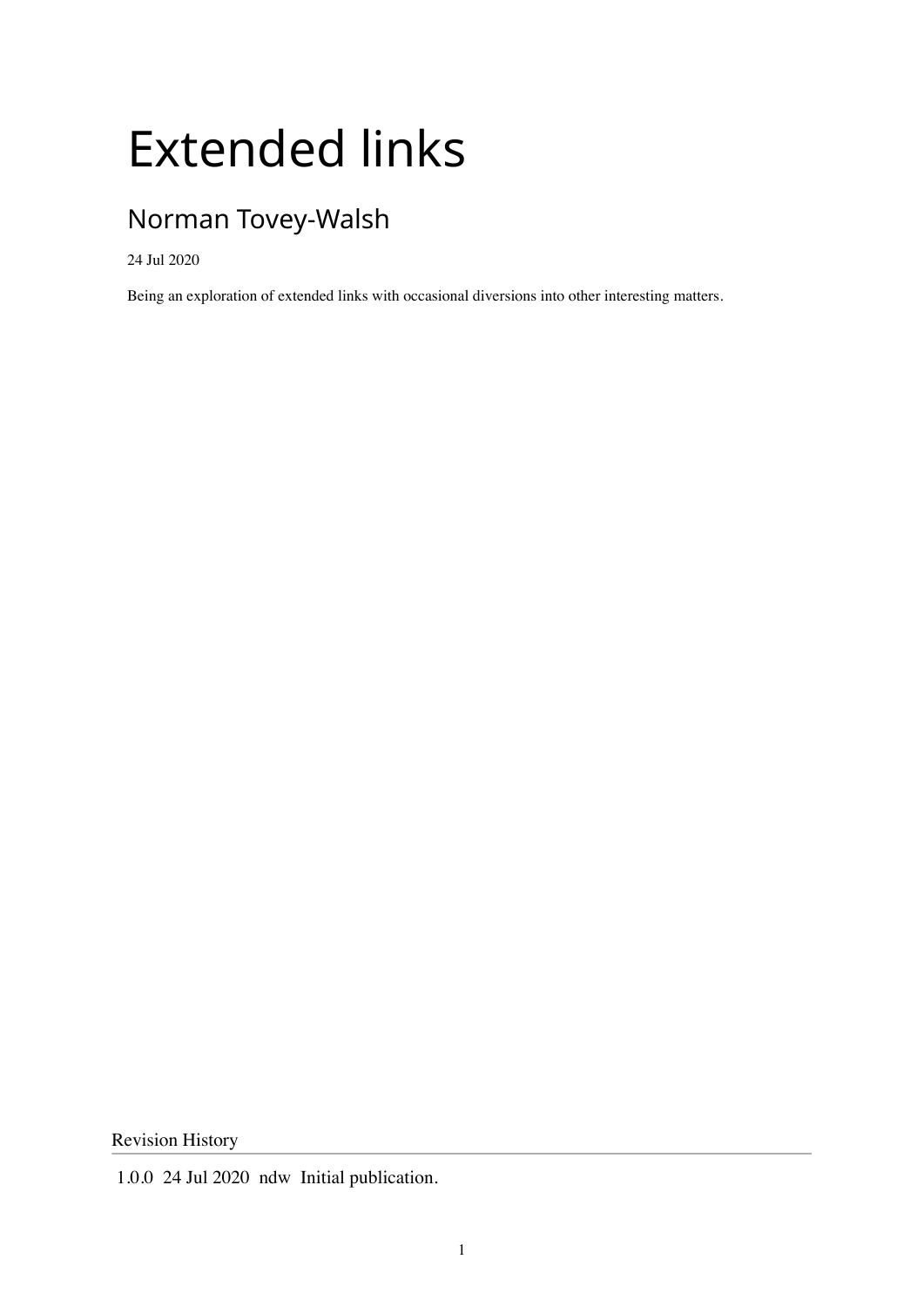#### **Table of Contents**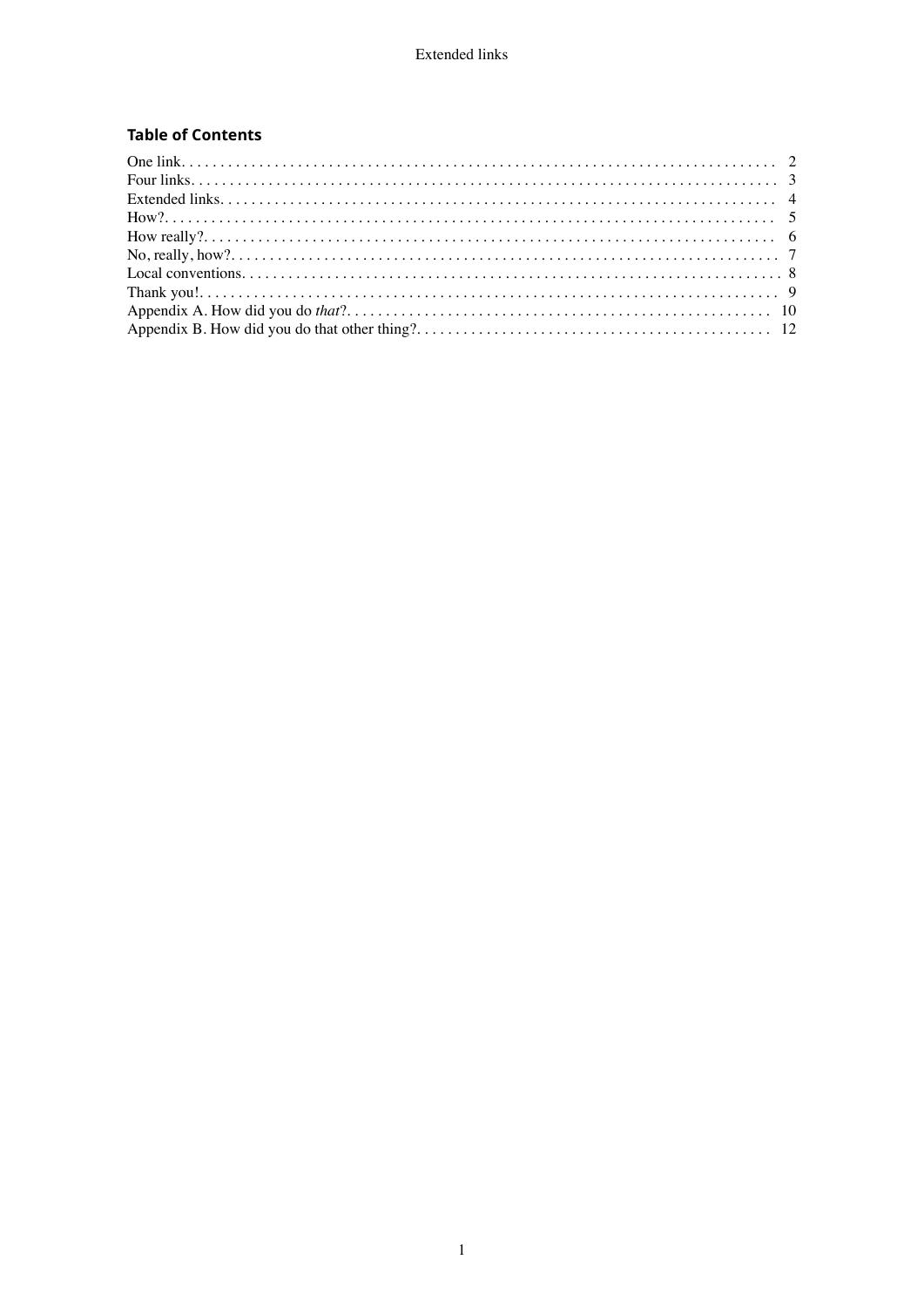## One link

<span id="page-2-0"></span>This is some prose that I've written. It's about something, but it doesn't really matter what. The next sentence is the important bit. There is [an implementation](https://xsltng.docbook.org) (https://xsltng.docbook.org) of stylesheets for DocBook. The prose continues here. It goes on and on. The editor isn't going to like this paragraph at all.

#### **Note**

i

This document was designed to demonstrate features of the online presentation. It's a little less obvious what's special in the PDF version.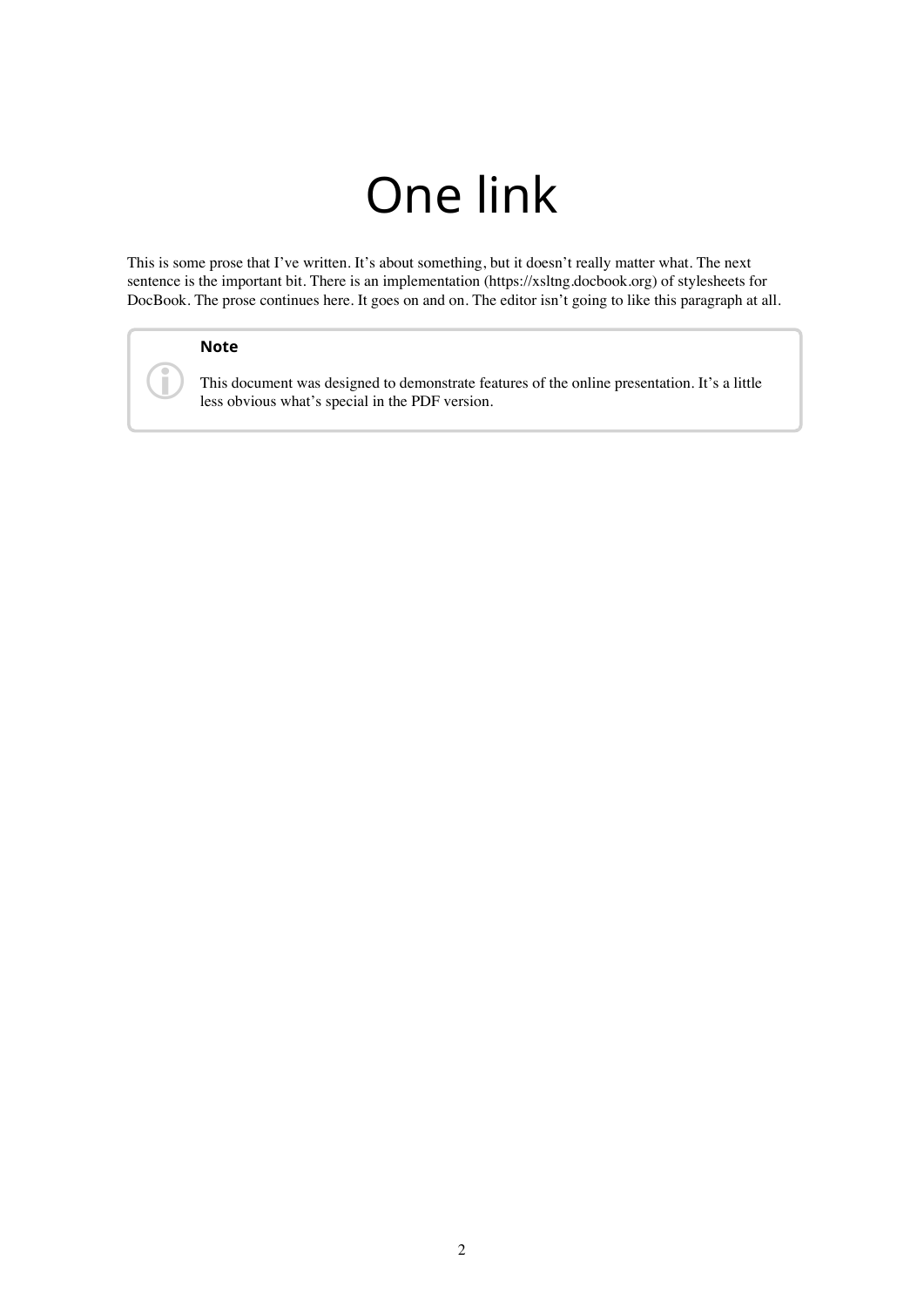## Four links

<span id="page-3-0"></span>This is some prose that I've written. It's about something, but it doesn't really matter what. The next sentence is the important bit. There are several implementations of stylesheets for DocBook:

- [XSLT 3.0](https://xsltng.docbook.org/) (https://xsltng.docbook.org/)
- [XSLT 2.0](https://github.com/docbook/xslt20-stylesheets) (https://github.com/docbook/xslt20-stylesheets)
- [XSLT 1.0](https://github.com/docbook/xslt10-stylesheets) (https://github.com/docbook/xslt10-stylesheets)
- [DSSSL](https://github.com/docbook/dsssl) (https://github.com/docbook/dsssl)

The prose continues here. It goes on and on. The editor isn't going to like this paragraph at all.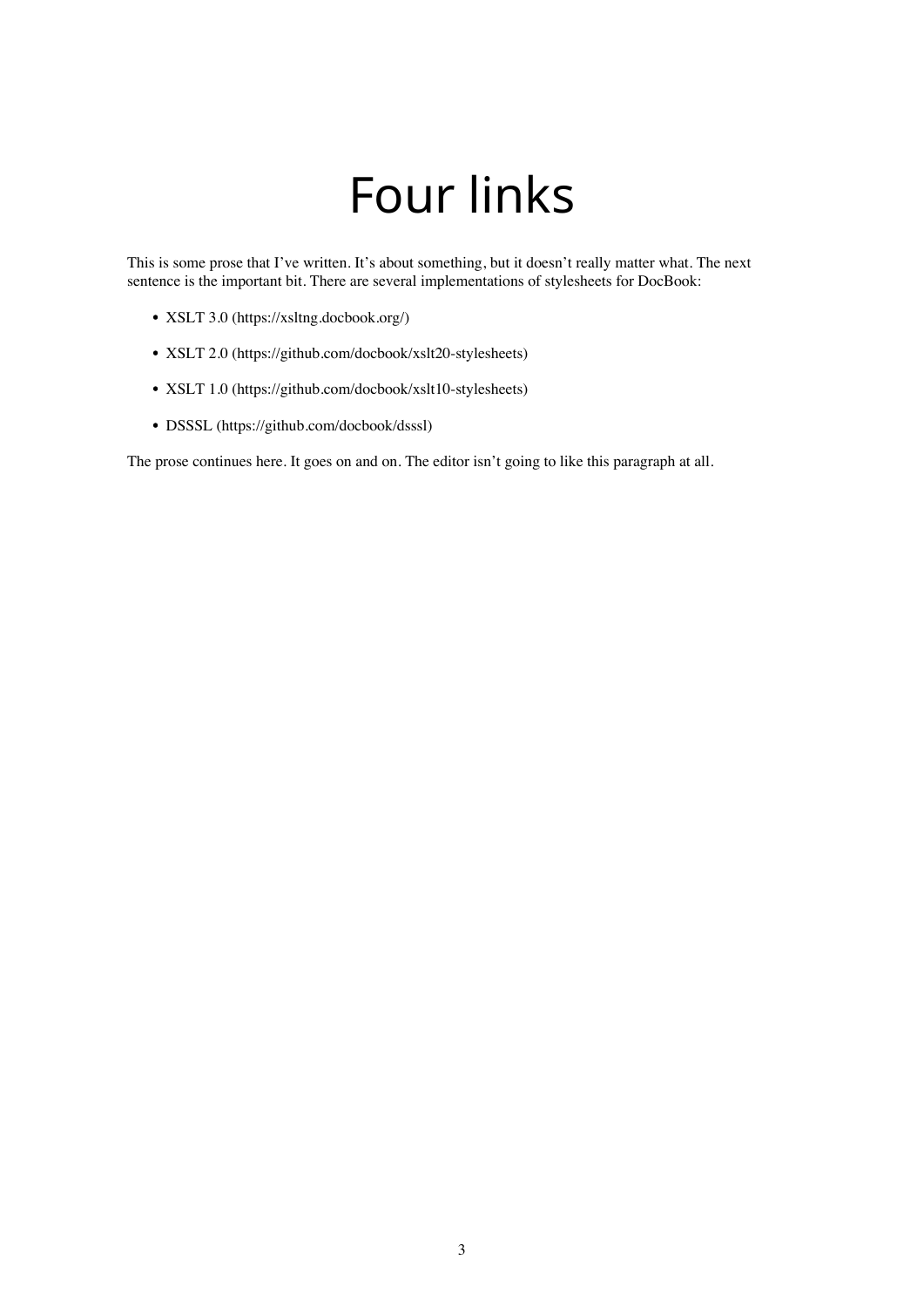### Extended links

<span id="page-4-0"></span>This is some prose that I've written. It's about something, but it doesn't really matter what. The next sentence is the important bit. There are several implementations [[XSLT 3.0 \(https://github.com/docbook/](https://github.com/docbook/xslTNG) [xslTNG\),](https://github.com/docbook/xslTNG) [XSLT 2.0 \(https://github.com/docbook/xslt20-stylesheets\),](https://github.com/docbook/xslt20-stylesheets) [XSLT 1.0 \(https://github.com/](https://github.com/docbook/xslt10-stylesheets) [docbook/xslt10-stylesheets\),](https://github.com/docbook/xslt10-stylesheets) [DSSSL \(https://github.com/docbook/dsssl\)](https://github.com/docbook/dsssl)] of stylesheets for DocBook. The prose continues here. It goes on and on. The editor isn't going to like this paragraph at all.

#### **Note**

Ù

In the online (JavaScript-enabled) presentation of this document, those four links are hidden behind a drop-down menu.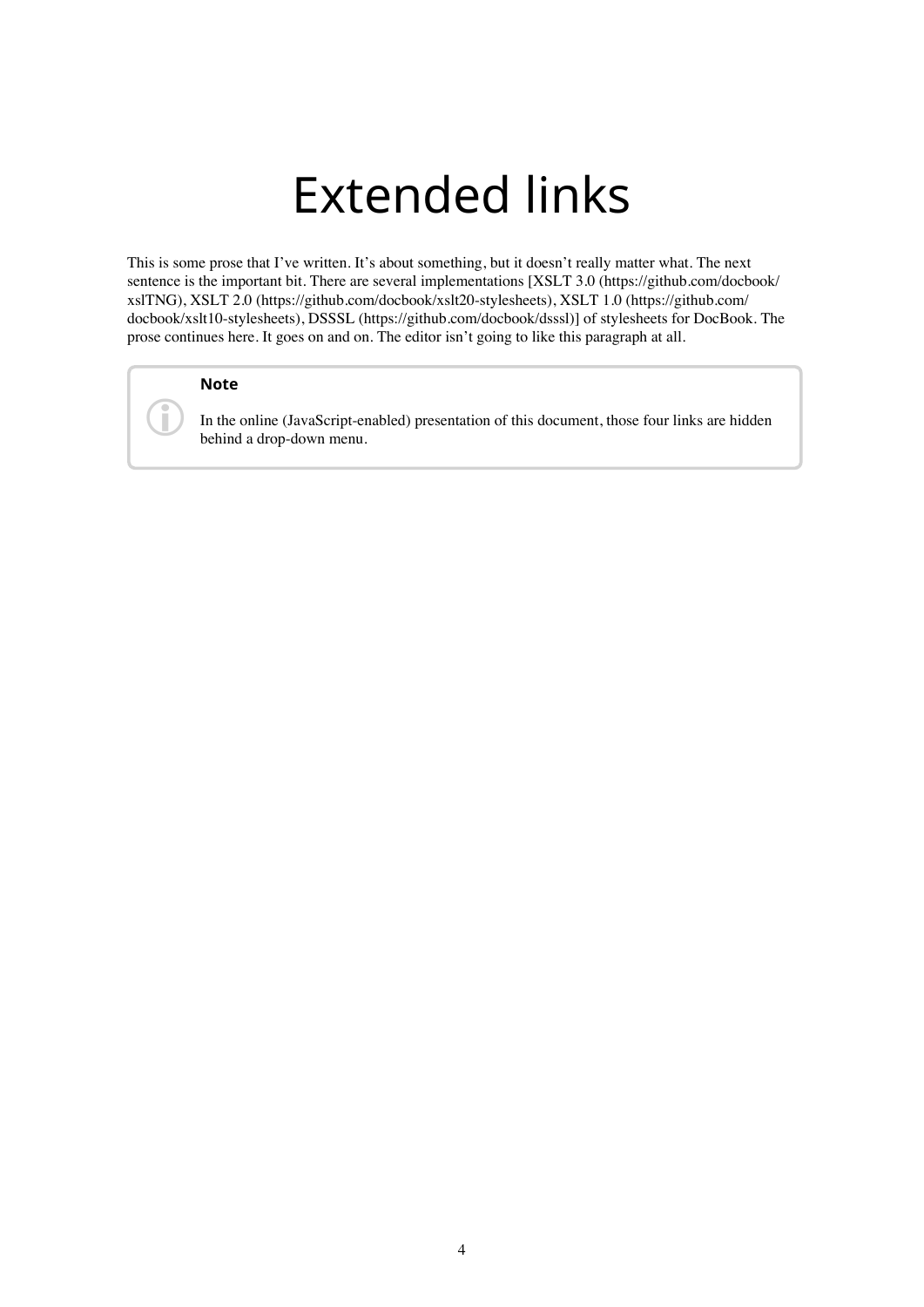### How?

#### <span id="page-5-0"></span>Markup.

| There are <extended-link></extended-link>                                                |  |  |  |
|------------------------------------------------------------------------------------------|--|--|--|
| <from>several implementations</from>                                                     |  |  |  |
| <to <="" href="https://github.com/docbook/xslTNG" th=""></to>                            |  |  |  |
| $title="XSLT 3.0"$ />                                                                    |  |  |  |
| <to <="" href="https://github.com/docbook/xslt20-stylesheets" label="target" th=""></to> |  |  |  |
| $title="XSLT 2.0"$ />                                                                    |  |  |  |
| <to <="" href="https://github.com/docbook/xslt10-stylesheets" label="target" th=""></to> |  |  |  |
| $title="XSLT 1.0"$ />                                                                    |  |  |  |
| <to <="" href="https://github.com/docbook/dsssl" label="target" th=""></to>              |  |  |  |
| $title="DSSSL"$ />                                                                       |  |  |  |
| of stylesheets for DocBook.                                                              |  |  |  |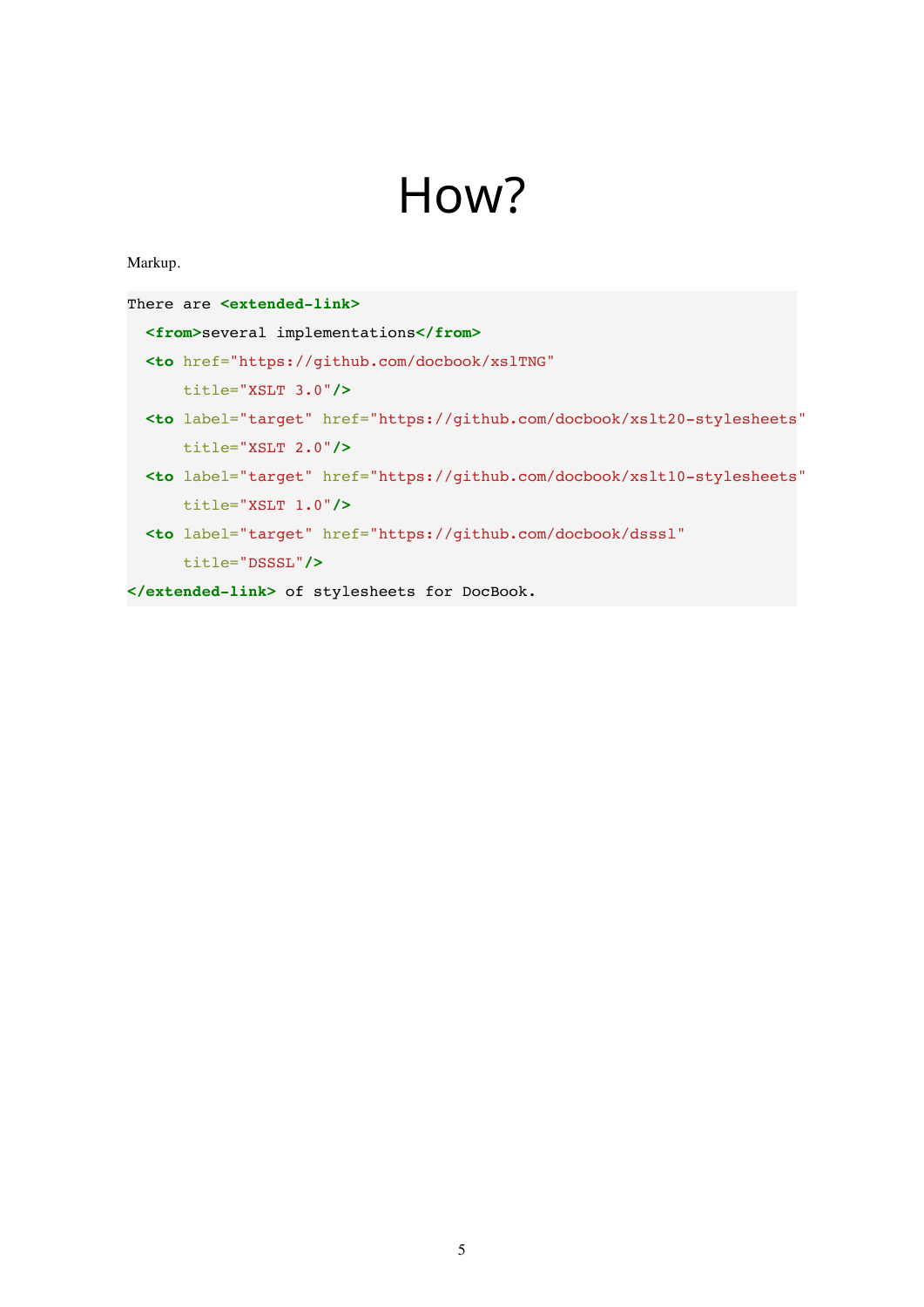# How really?

<span id="page-6-0"></span>More markup.

| <para>There are <phrase xlink:type="extended"></phrase></para>        |
|-----------------------------------------------------------------------|
| <phrase <="" label="source" th="" type="resource" xlink:=""></phrase> |
| role="extended-link">several implementations                          |
| <link <="" td="" xlink:label="target" xlink:type="locator"/>          |
| xlink: href="https://github.com/docbook/xslTNG"                       |
| xlink:title="XSLT 3.0"/>                                              |
| <link <="" td="" xlink:label="target" xlink:type="locator"/>          |
| xlink:href="https://github.com/docbook/xslt20-stylesheets"            |
| xlink:title="XSLT 2.0"/>                                              |
| <link <="" th="" xlink:label="target" xlink:type="locator"/>          |
| xlink:href="https://github.com/docbook/xslt10-stylesheets"            |
| xlink:title="XSLT 1.0"/>                                              |
| <link <="" th="" xlink:label="target" xlink:type="locator"/>          |
| xlink:href="https://github.com/docbook/dsssl"                         |
| xlink:title="DSSSL"/>                                                 |
| <link xlink:from="source" xlink:to="target" xlink:type="arc"/>        |
| of stylesheets for DocBook.                                           |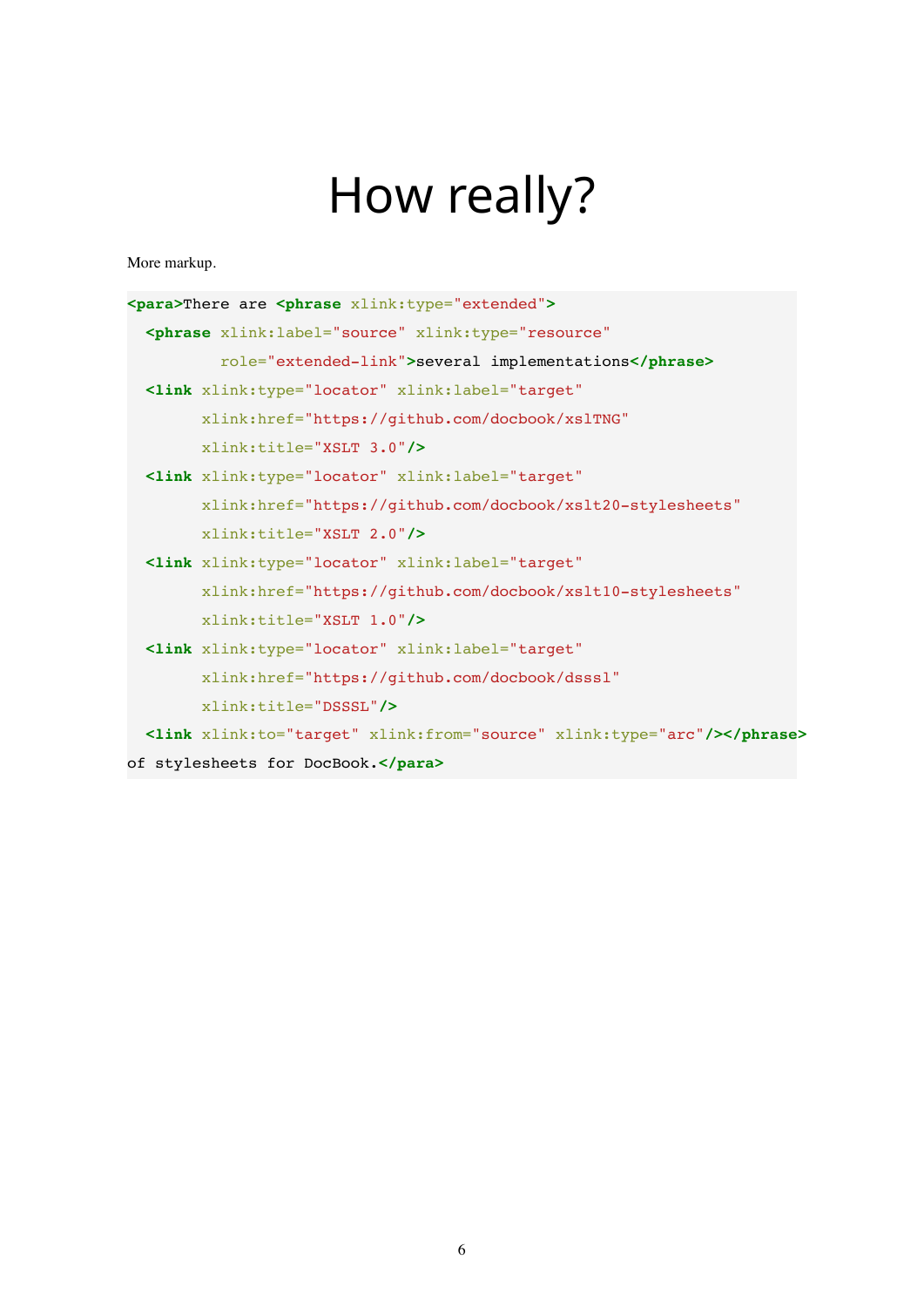## No, really, how?

<span id="page-7-0"></span>The *[DocBook xslTNG Stylesheets](https://xsltng.docbook.org/)* (https://xsltng.docbook.org/) run a pipeline<sup>12</sup> of transformations on your DocBook document:

- 1. XInclude
	- …
- 6. Resolve annotations
- 7. Resolve XLink *[linkbases](https://www.w3.org/TR/xlink11/#reltophysloc)*
- 8. Optionally apply local conventions
- 9. Optionally validate

<sup>1</sup> The piplines are not, alas, *yet* in XProc 3.0.

<sup>&</sup>lt;sup>2</sup> In the online (JavaScript-enabled) presentation of this document, the text presented here as "footnote 1" is an annotation displayed in a modal dialog when the marker is clicked.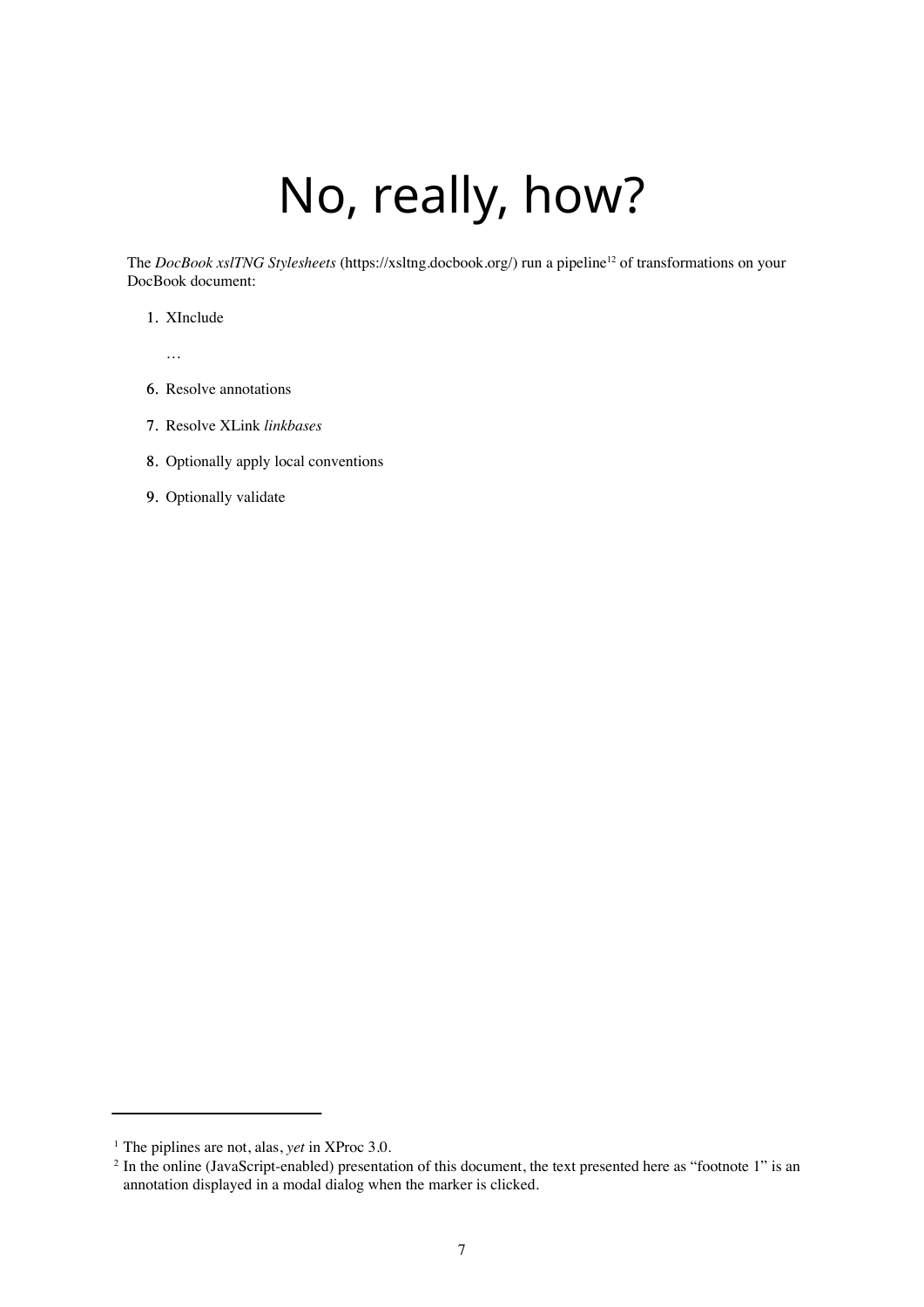### <span id="page-8-0"></span>Local conventions

```
16 <xsl:template match="db:extended-link">
      <phrase xlink:type="extended">
        <xsl:apply-templates/>
        <link xlink:to="target" xlink:from="source"
20 xlink:type="arc"/>
      </phrase>
   </xsl:template>
   <xsl:template match="db:from">
25 <phrase xlink:label="source" xlink:type="resource"
              role="extended-link">
        <xsl:apply-templates/>
      </phrase>
   </xsl:template>
30
   <xsl:template match="db:to">
      <link xlink:type="locator" xlink:label="target"
            xlink:href="{@href}" xlink:title="{@title}"/>
   </xsl:template>
```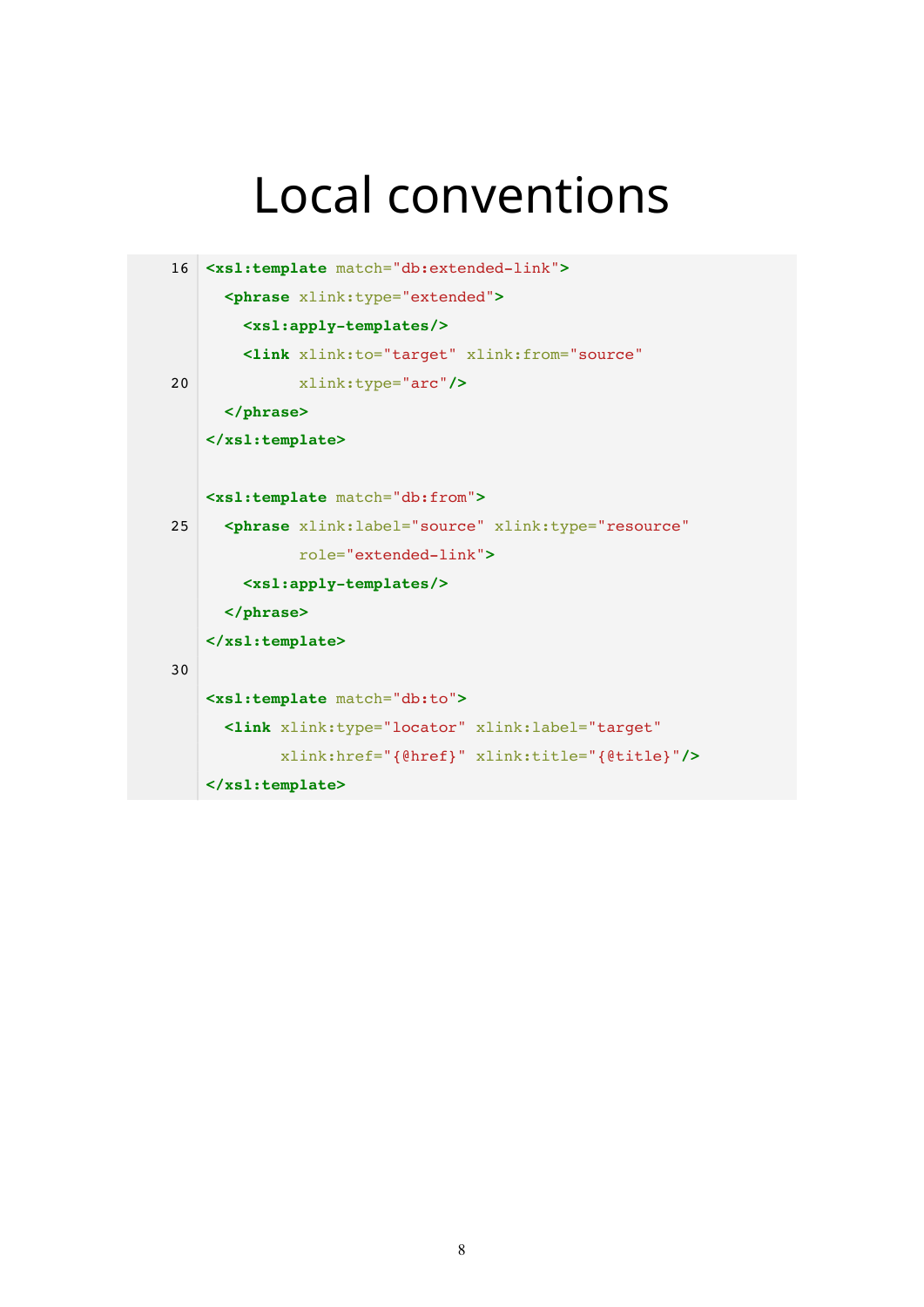# Thank you!

#### <span id="page-9-0"></span>Resources:

- *[DocBook xslTNG Stylesheets](https://xsltng.docbook.org/)* (https://xsltng.docbook.org/)
- [This presentation](http://so.nwalsh.com/examples/2020/balisage/links/index.html) (http://so.nwalsh.com/examples/2020/balisage/links/index.html)

(More things? How about that ["How?](#page-5-0) slide or the out-of-band link?)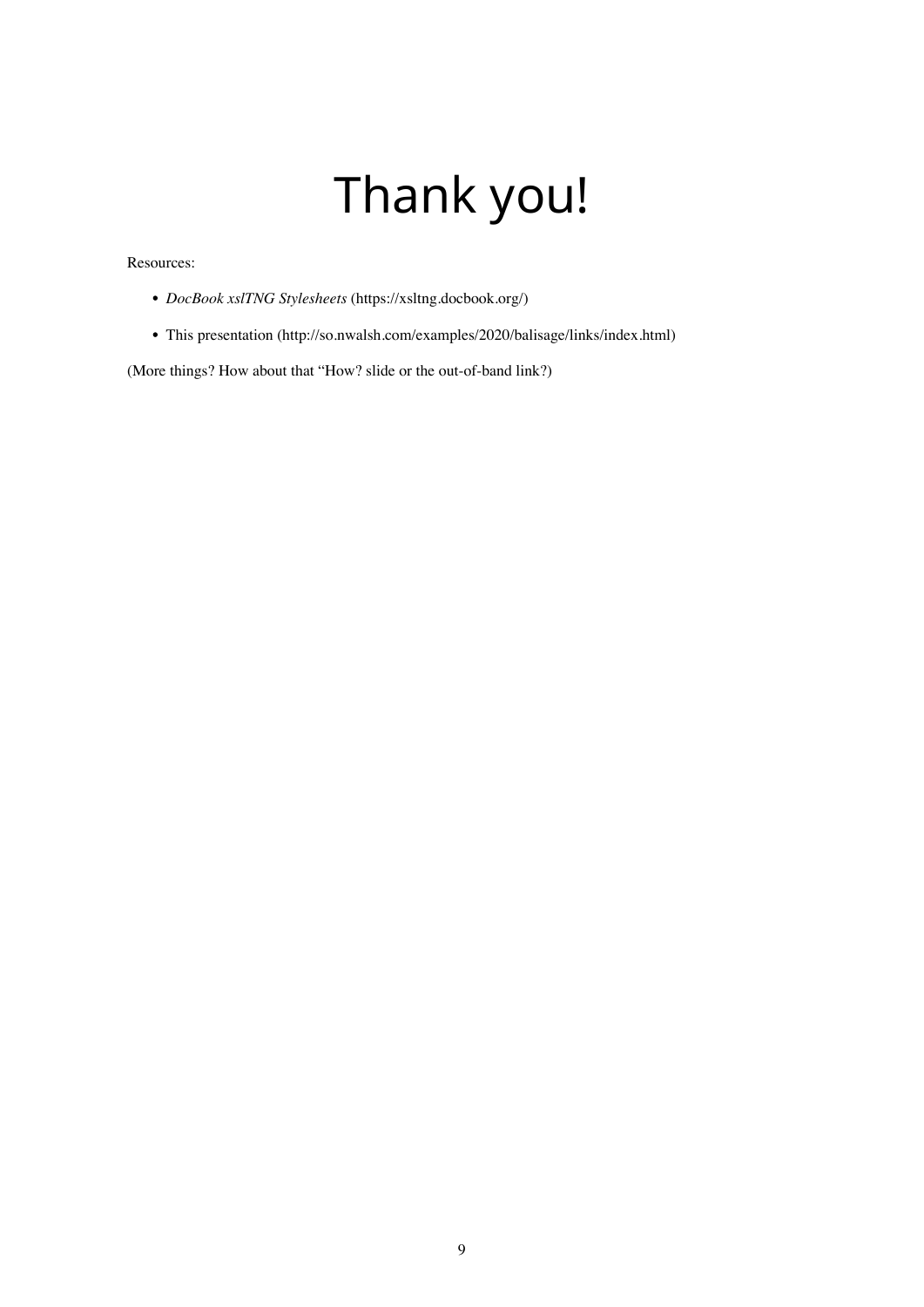### <span id="page-10-0"></span>Appendix A. How did you do *that*?

Using XInclude to read actual source documents reduces the chances that your code and your documentation will get out of sync.

The ["How?](#page-5-0)" slide is just this:

```
<article xml:id='how'>
<title>How?</title>
<para>Markup.</para>
```
**<programlisting** role="monochrome"

linenumbering="unnumbered"

language="xml"

**><xi:include**

href="links.xml" parse="text"

xpointer="search=/extended-link/,#/extended-link#"

```
/></programlisting>
```

```
</article>
```
#### **Important**

☝ The use of xpointer here is a complete hack. I really should be using the fragid attribute but there's [a bug](https://github.com/docbook/docbook/issues/156) (https://github.com/docbook/docbook/issues/156) in the DocBook schemas.

*This* slide is, of course, just this:

```
<appendix>
<title>How did you do <emphasis>that</emphasis>?</title>
<para>Using XInclude to read actual source
documents reduces the chances that your code
and your documentation will get out of sync.</para>
<para>The "<link linkend="how">How?</link>"
slide is just this:</para>
<programlisting role="monochrome"
```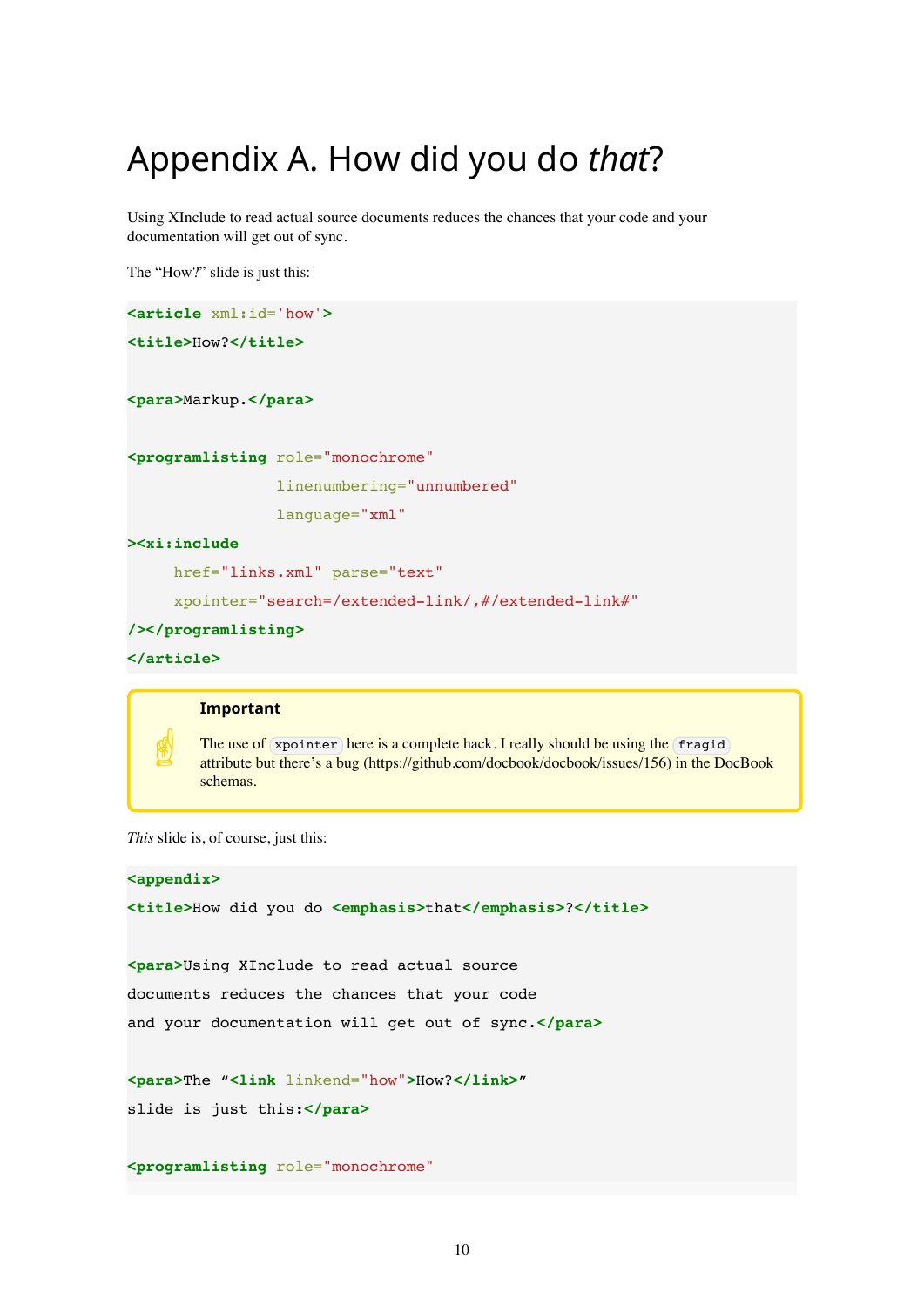Appendix A. How did you do that?

linenumbering="unnumbered"

language="xml"

```
><xi:include href="links.xml" parse="text"
      xpointer="search=/xml:id='how'/,#/article#"
/></programlisting>
<important>
<para>The use of <tag class="attribute">xpointer</tag>
here is a complete hack. I really should be using
the <tag class="attribute">fragid</tag> attribute
but there's
<link xlink:href="https://github.com/docbook/docbook/issues/156">a
bug</link> in the DocBook schemas.</para>
</important>
<para><emphasis>This</emphasis> slide is,
of course, just this:</para>
<programlisting role="monochrome"
                 linenumbering="unnumbered"
                 language="xml"
><xi:include href="links.xml" parse="text"
     xpointer="search=/<appendix/,2#/appendix#"
/></programlisting>
<para>because it's turtles all the way down.</para>
```
because it's turtles all the way down.

**</appendix>**